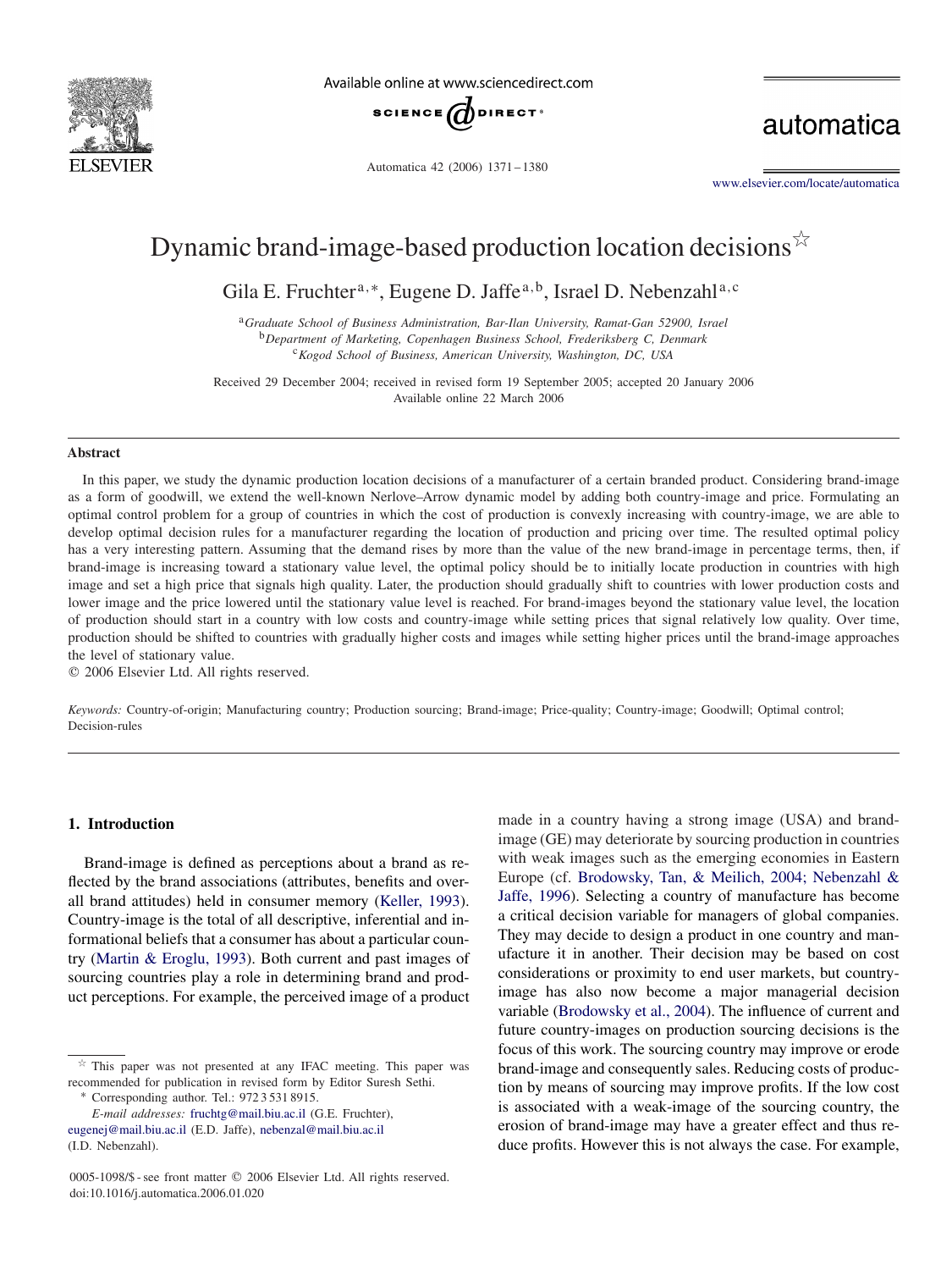strong Japanese brands such as Sony, which have developed a substantial brand reputation, have been able to overcome such stereotyping, at least sufficiently enough to compete with Korean or Taiwanese firms, despite having a "made in" label of a Southeast Asian country such as Malaysia [\(Choi, 1992\)](#page--1-0).

Previously, the location of production has been generally viewed as a function of transaction costs, country-specific attributes such as cost of raw materials and wage rates, negotiating and monitoring costs, environmental considerations such as political risk and competition, and strategic variables such as first mover advantages. Thus, in most, if not all production location studies, the focus have been exclusively on the supply side, ignoring the effect location has on the demand side, that is, on brand-image and its implications [\(Li, Murray, &](#page--1-0) [Scott, 2000\)](#page--1-0). In this paper, we examine location of production as a function of costs, of country and brand-images, as well as the short and long-run effects of price. We consider a monopolist manufacturer that needs to decide where to locate the production of a certain branded product. We posit that the perceived quality of a given product is based on its brand-image, country-image and price, all of which determine the demand for the particular product (cf. Darling & Arnold, 1988; Hastak & Hong, 1991; Teas & Agarwal, 2000; [Thorelli, Lim, & Ye,](#page--1-0) [1989\)](#page--1-0). Considering brand-image as a form of goodwill, we extend the well-known Nerlove–Arrow dynamic model by adding both country-image and price effects. Formulating an optimal control problem for a group of countries in which the cost of production is convexly increasing with country-image, we are able to develop optimal decision rules for a manufacturer regarding the location of production and pricing over time. The resulted optimal policy has a very interesting pattern. Assuming that the demand rises by more than the value of the new brandimage in percentage terms, then, if brand-image is increasing toward a stationary value level, the optimal policy should be to initially locate production in countries with high image and set a high price that signals high quality. Later, the production should gradually shift to countries with lower production costs and lower image and the price lowered until the stationary value level is reached. For brand-images beyond the stationary value level, the location of production should start in a country with low costs and country-image while setting prices that signal relatively low quality. Over time, production should be shifted to countries with gradually higher costs and images while setting higher prices until the brand-image approaches the level of stationary value.

The rest of this paper is organized as follows. In Section 2, we present our model. In Section 3, an optimal production policy is determined based on the current brand-image and on model's parameters. In Section 4, conclusions and managerial implications of the model are discussed. In Section 5, we present our conclusions and future research directions.

### **2. Model formulation and notation**

We consider a monopolist manufacturer that needs to decide in which country to produce a certain branded product. Each potential country has a certain image and cost of production.



Fig. 1. Country-image, Brand-image and price effects on profits.

The image of the country can improve or impair the manufacturer's brand-image; the better the country-image, the higher the brand-image and vice versa [\(Papadopoulos, Heslop, & Avlontis,](#page--1-0) [1987\)](#page--1-0). Since consumers tend to associate high prices with high quality, the price assigned to the product has similar long-run effects on brand-image, where higher prices improve the longrun brand-image. The brand-image resulting from both effects directly impacts the sales of the particular product. In addition, following the classical demand function, price is negatively related to sales in the short run. Thus, price has both long-run and short-run effects on sales. On the other hand, the cost of production negatively affects the resulted profits from the sales of the branded product. We summarize these relationships in a block diagram described in Fig. 1. To better understand the problem, and eventually select a target country in which to locate production, we present a formal decision-making model below.

Let  $x = x(t)$  be the image of the brand at time *t*. This image summarizes the previously perceived quality of similar products sold under the same brand name, as well as all past effects of countries of production where similar branded products were produced and of past prices of such products. This can be thought as accumulated goodwill of the brand at time *t*.

Let  $p = p(t)$  be the price of the brand at time *t*. There is ample evidence in the literature that consumers perceive high prices as indicators of high quality, and thereby, brand reputation (Feichtinger, Luhmer, & Sorger, 1988; Kotowitz & Mathewson, 1979a, 1979b; Spremann, 1985). For good reviews of this topic see [Sethi \(1977\)](#page--1-0) and [Feichtinger, Hartl, and Sethi](#page--1-0) [\(1994\).](#page--1-0) Following this approach and noting that brand-image may be considered as a measure of reputation, we relate price with brand-image. Based on past experience, consumers form a price expectation for every brand within a given product line. We argue that there is a certain range of prices in which a decrease in price increases sales according to the classical demand function. However, a decrease under the *expected price*  $\bar{p}$  signals low quality and, thereby, low brand-image. It should be noted that  $\bar{p}$  is a brand attribute. Consumers expect different